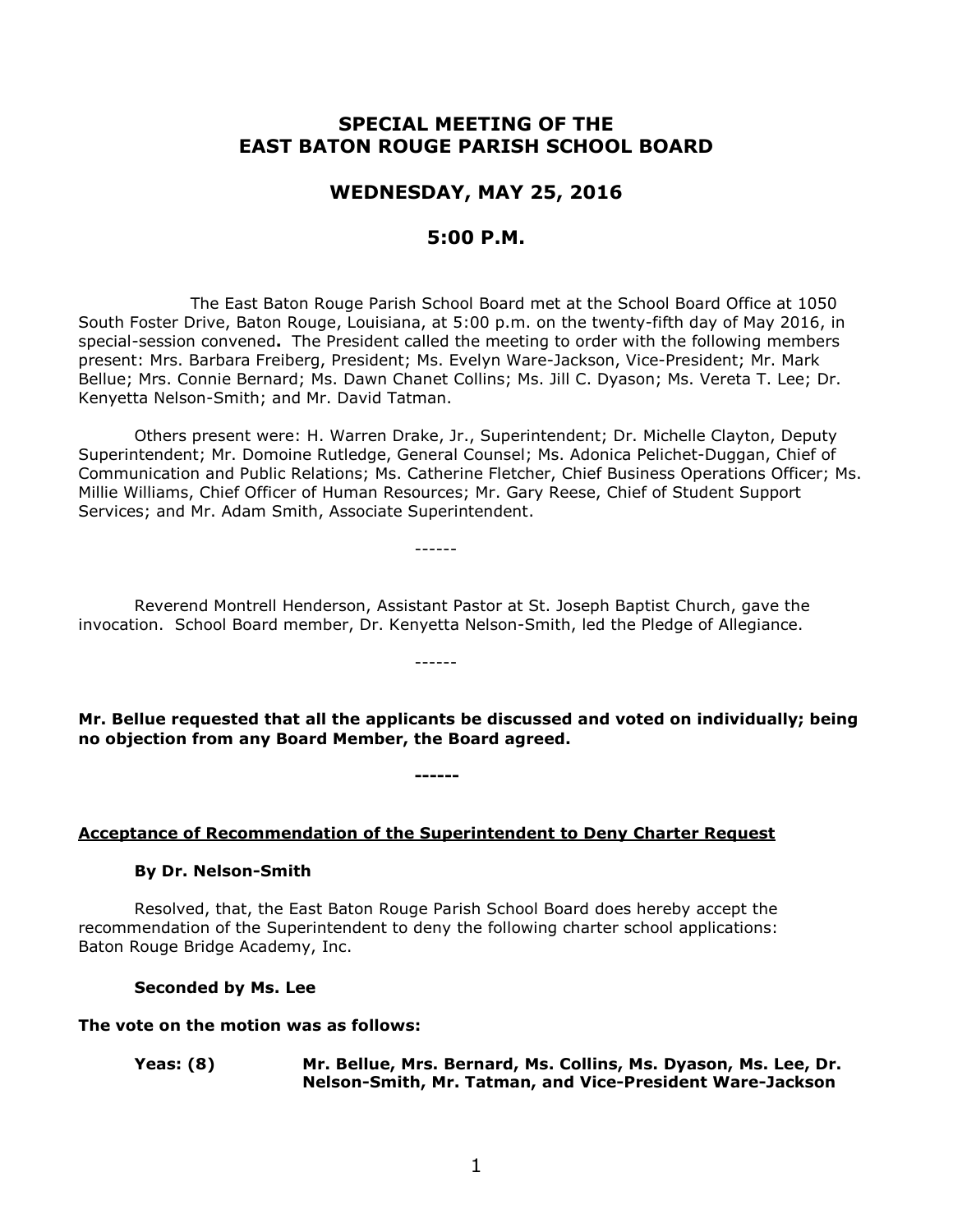**Nays: (0) None**

**Abstained: (0) President Freiberg**

**Absent: (0) None**

**The motion was declared adopted.**

------

### **By Dr. Nelson-Smith**

Athlos Academy East Baton Rouge.

### **Seconded by Ms. Collins**

### **The vote on the motion was as follows:**

| <b>Yeas: (7)</b> | Mr. Bellue, Ms. Collins, Ms. Dyason, Ms. Lee, Dr. Nelson-Smith,<br>Mr. Tatman, and Vice-President Ware-Jackson |
|------------------|----------------------------------------------------------------------------------------------------------------|
| Nays: (1)        | Mrs. Bernard                                                                                                   |
| Abstained: (1)   | <b>President Freiberg</b>                                                                                      |
| Absent: (0)      | <b>None</b>                                                                                                    |
|                  |                                                                                                                |

**The motion was declared adopted.**

**------**

## **By Dr. Nelson-Smith**

Baton Rouge College Prep.

**Seconded by Ms. Lee**

## **The vote on the motion was as follows:**

| <b>Yeas: (7)</b> | Mr. Bellue, Mrs. Bernard, Ms. Collins, Ms. Dyason, Ms. Lee, Dr.<br><b>Nelson-Smith, and Mr. Tatman</b> |
|------------------|--------------------------------------------------------------------------------------------------------|
| <b>Nays: (0)</b> | <b>None</b>                                                                                            |
| Abstained: (2)   | <b>President Freiberg and Vice-President Ware-Jackson</b>                                              |
| Absent: (0)      | <b>None</b>                                                                                            |
|                  | White control and control distribution of the distribution of                                          |

**The motion was declared adopted.**

**------**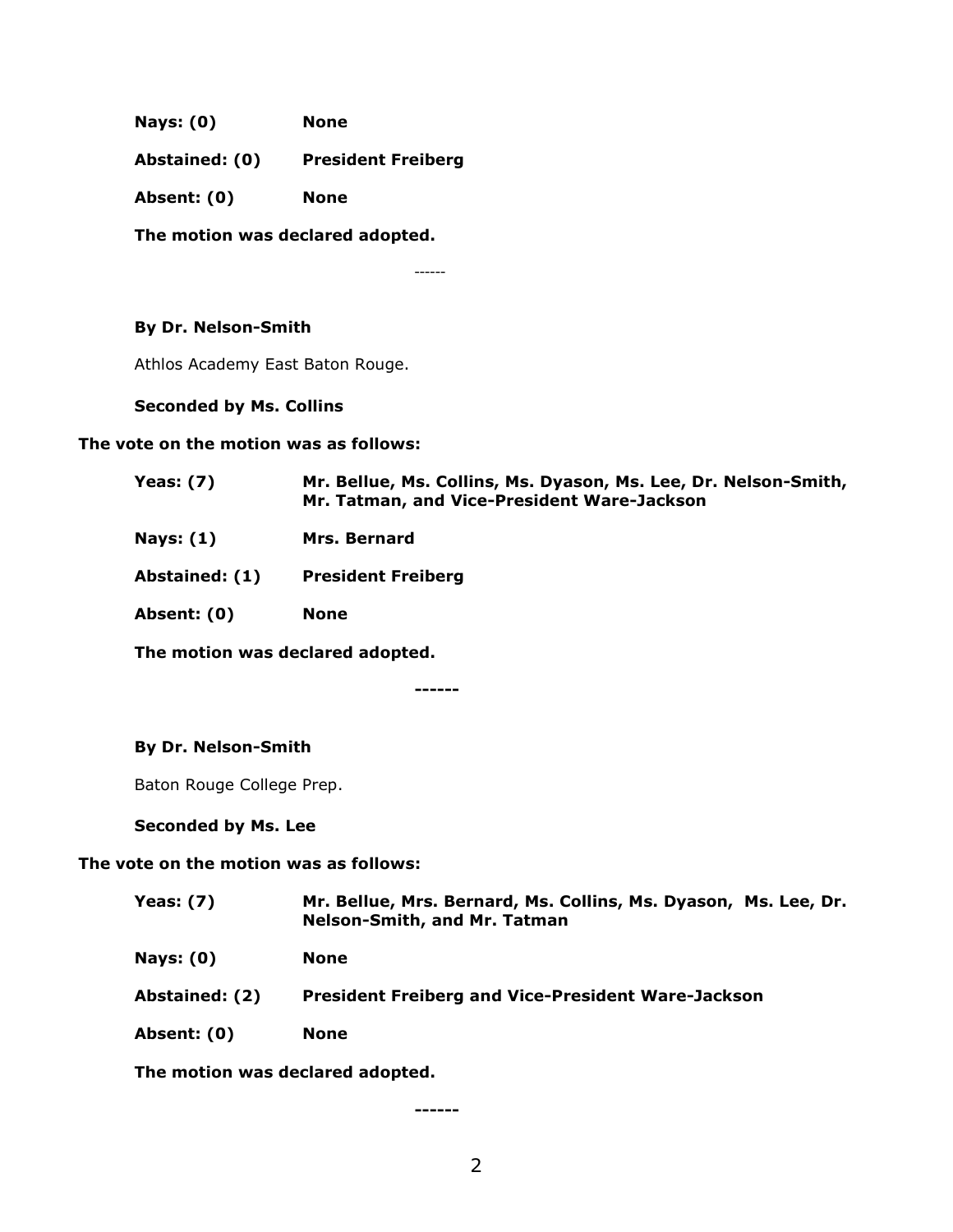### **By Ms. Collins**

Baton Rouge University Preparatory Elementary

### **Seconded by Vice-President Ware-Jackson**

#### **The vote on the motion was as follows:**

- **Yeas: (8) Mr. Bellue, Mrs. Bernard, Ms. Collins, Ms. Dyason, Ms. Lee, Dr. Nelson-Smith, Mr. Tatman, and Vice-President Ware-Jackson**
- **Nays: (0) None**

**Abstained: (1) President Freiberg** 

**Absent: (0) None**

**The motion was declared adopted.**

**------**

### **By Mr. Tatman**

Collegiate Academies

### **Seconded by Vice-President Ware-Jackson**

### **Unanimously adopted by a vote of all the members.**

**------**

### **By Mrs. Bernard**

Greater Baton Rouge Hope Academy, Inc.

## **Seconded by Vice-President Ware-Jackson**

# **Unanimously adopted by a vote of all the members.**

**------**

### **Acceptance of Recommendation of the Superintendent to Approve Charter School Request**

### **By Mrs. Bernard**

Resolved, that, the East Baton Rouge Parish School Board does hereby accept the recommendation of the Superintendent to approve the following charter school applications: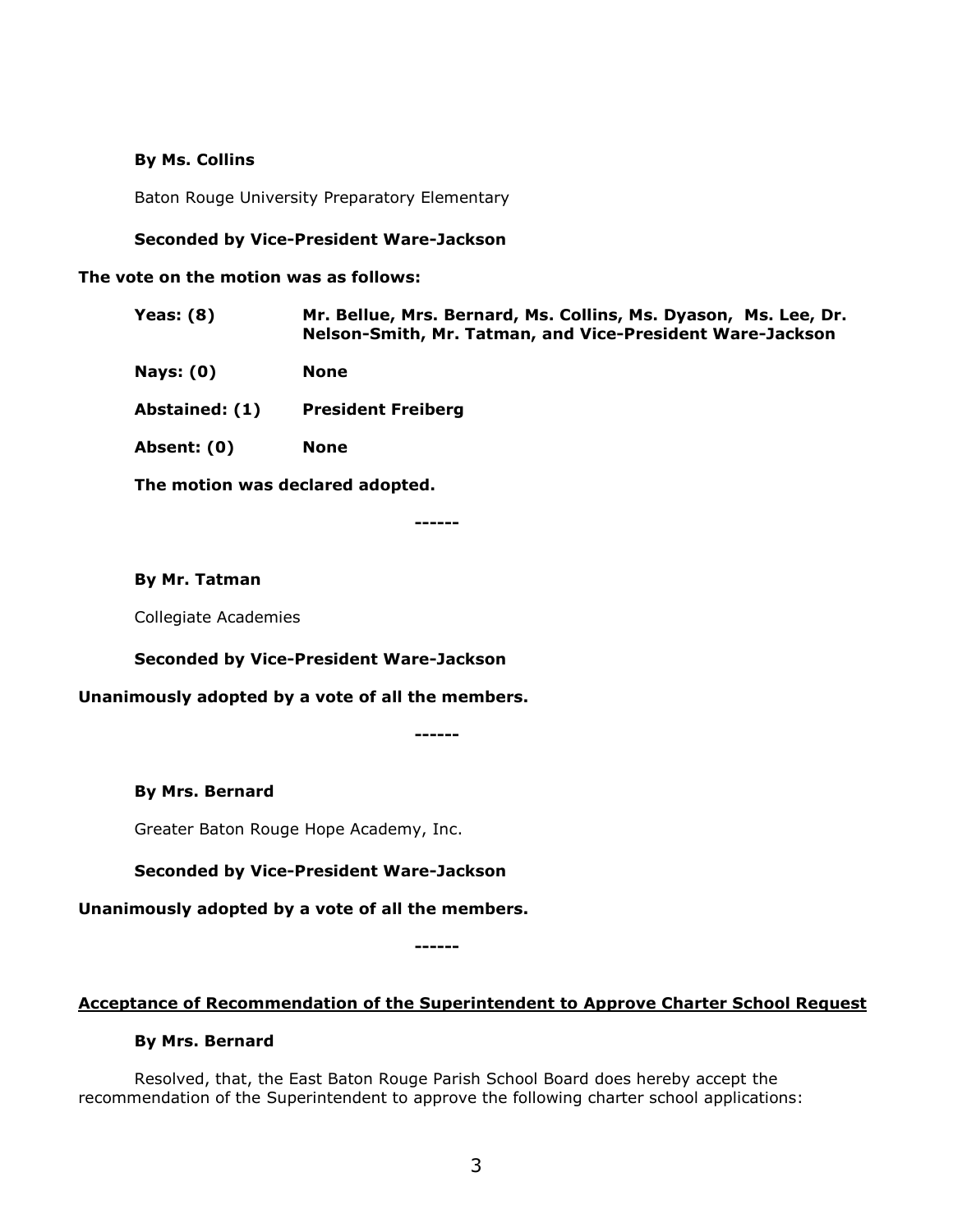IDEA Public School Louisiana.

### **Seconded by Ms. Dyason**

**The vote on the motion was as follows:**

| Yeas: $(6)$    | Mr. Bellue, Mrs. Bernard, Ms. Dyason, President Freiberg, Mr.<br><b>Tatman, and Vice-President Ware-Jackson</b> |
|----------------|-----------------------------------------------------------------------------------------------------------------|
| Nays: $(3)$    | Ms. Collins, Ms. Lee, and Dr. Nelson-Smith                                                                      |
| Abstained: (0) | <b>None</b>                                                                                                     |
| Absent: (0)    | None                                                                                                            |
|                | The motion was declared adopted.                                                                                |

**------**

### **By Mr. Tatman**

Inspire NOLA Charter Schools

**Seconded by Mrs. Bernard**

### **The vote on the motion was as follows:**

| Yeas: (6)        | Mr. Bellue, Mrs. Bernard, Ms. Dyason, President Freiberg, Mr.<br><b>Tatman, and Vice-President Ware-Jackson</b> |
|------------------|-----------------------------------------------------------------------------------------------------------------|
| <b>Nays: (0)</b> | None                                                                                                            |
| Abstained: (3)   | Ms. Collins, Ms. Lee, and Dr. Nelson-Smith                                                                      |
| Absent: (0)      |                                                                                                                 |
|                  |                                                                                                                 |

**The motion was declared adopted.**

## **Acceptance of Recommendation of the Superintendent to Deny Charter School Request**

**------**

#### **By Mr. Tatman**

Resolved, that, the East Baton Rouge Parish School Board does hereby accept the recommendation of the Superintendent to deny the following charter school applications: Oaks of Mamre Academy.

### **Seconded by Mr. Bellue**